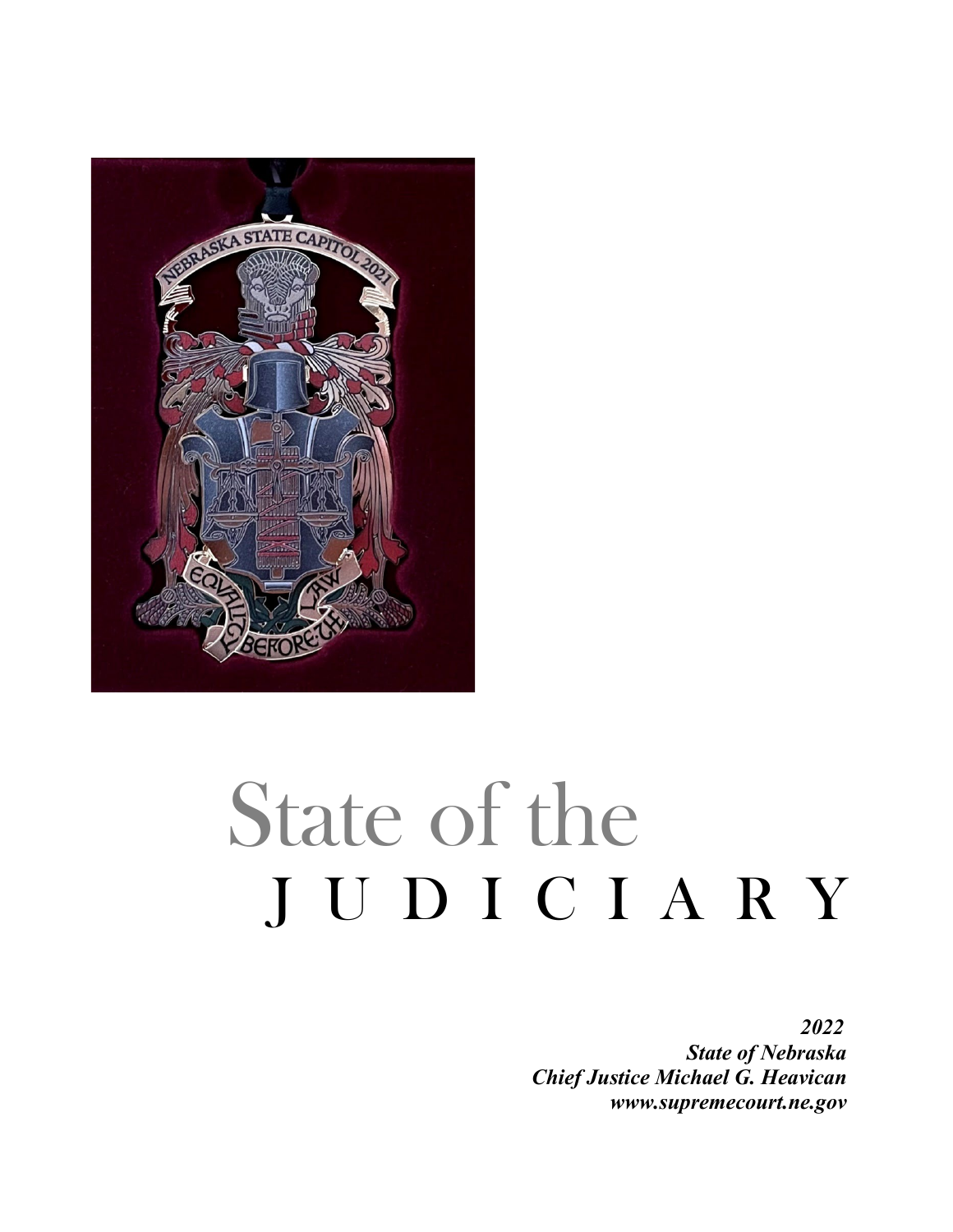# Nebraska Supreme Court

Michael G. Heavican, Chief Lindsey Miller-Lerman William B. Cassel Stephanie F. Stacy

Jeffrey J. Funke Jonathan J. Papik John F. Freudenberg

## State Court Administrator

Corey R. Steel

# State Probation Administrator

Deborah A. Minardi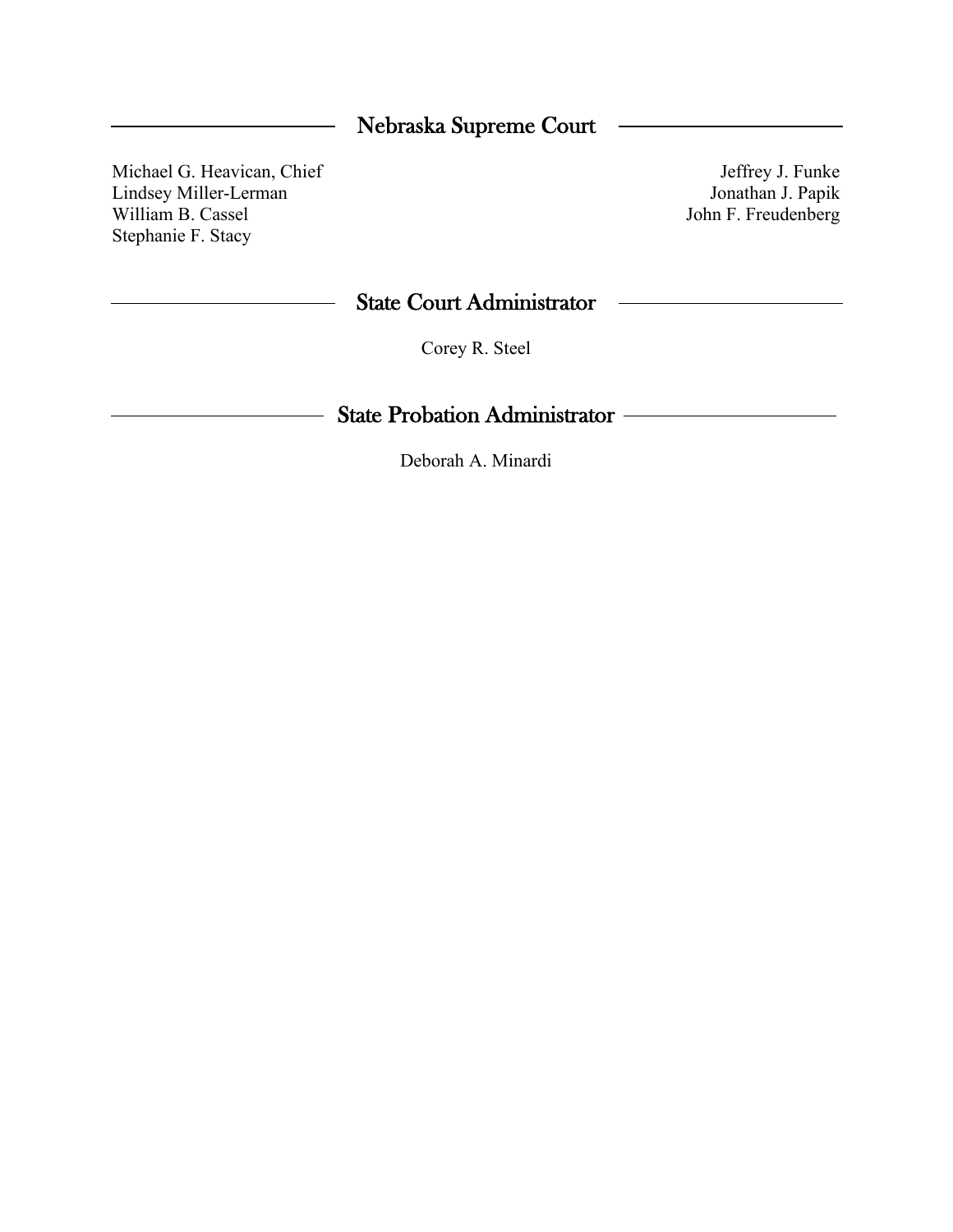

# **I. INTRODUCTION**

Mr. President, Mr. Speaker, and Members of the Legislature. Thanks to all of you, particularly Speaker Hilgers, for inviting me to address you this morning. As always, it is an honor for me to report on the annual accomplishments of our Judicial Branch and to discuss our upcoming plans with you.

With me in the Chamber today are my fellow Justices: Justice William Cassel of O'Neill; Justice Stephanie Stacy of Lincoln; Justice Jeff Funke of Nebraska City; Justice Jonathan Papik of Omaha; and Justice John Freudenberg of Rushville. Justice Lindsey Miller-Lerman of Omaha could not be with us today.

Notwithstanding the ongoing pandemic and other challenges, we have had many successes and accomplishments in 2021, and we look forward to 2022.

Today I will highlight some of our accomplishments, including our continuing pandemic response, our response to ongoing staff shortages, our access to justice initiatives, and what's new with probation, problem-solving courts, and the Office of Public Guardian.

Last year I began my presentation to you by quoting from Article I, § 13 of the Nebraska Constitution, which states that "[a]ll courts shall be open, and every person, for any injury done him or her . . . shall have a remedy by due course of law and justice administered without denial or delay."

As I stated then, this means that our courts must remain open, even when much of the rest of society is not. There are no exceptions -- even for a pandemic -- to Nebraska's Constitutional requirement of open courts.

Last year I also emphasized how important it is for the daily workings of our communities and our State that the courts are open and functioning as normally as possible. I am reminding you again of that importance. Crime does not stop, nor does child abuse, spouse abuse, fraud, divorce, and many of the other social and commercial issues that are only resolved in the courts.

This year I report to you that our courts have not only remained open, but have adapted to the realities of the pandemic. Our judges indicate that case back-logs are minimal. That assertion is supported by case management statistics. Few states have achieved such success.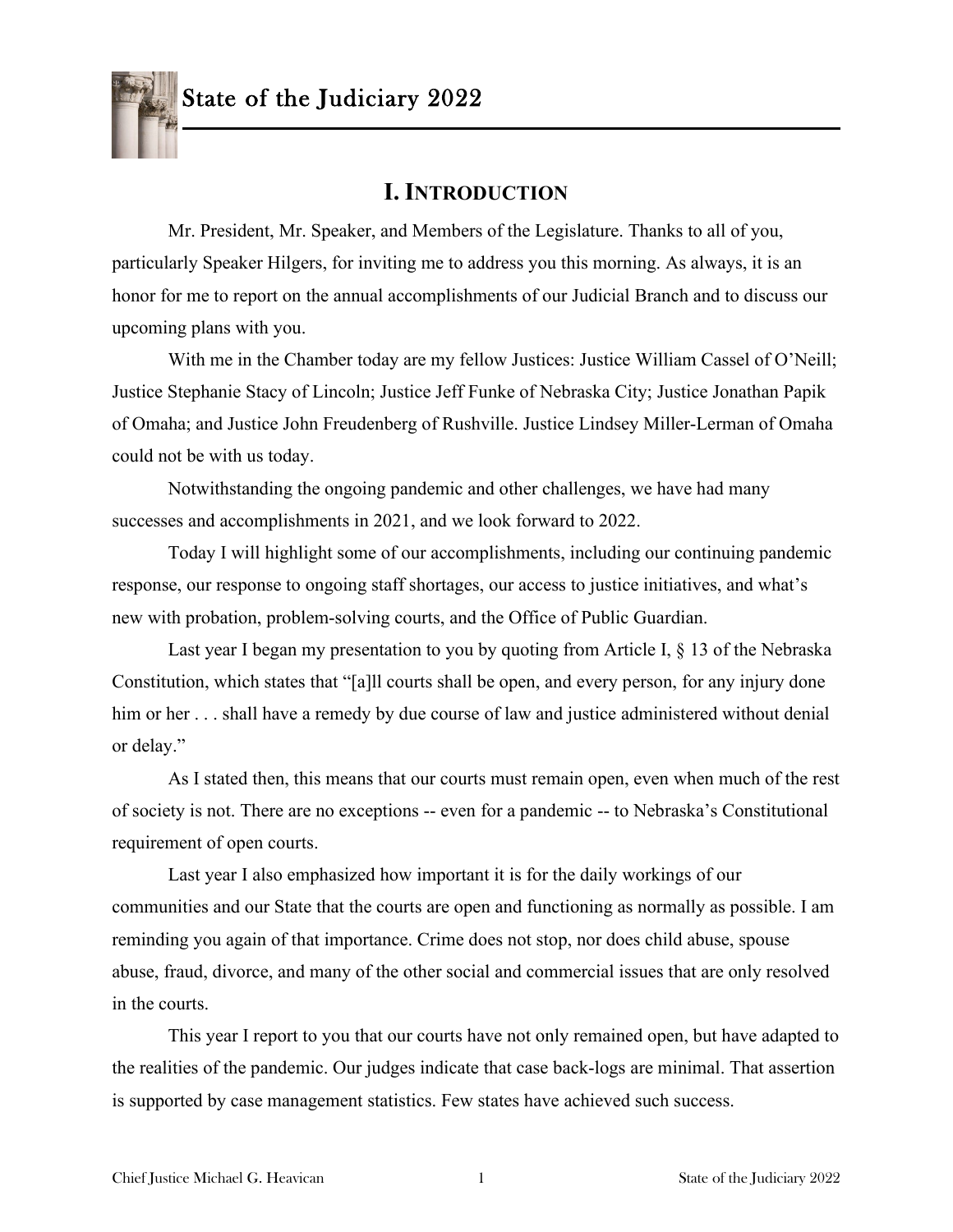# **II. COURTS OPEN AND OPERATIONAL**

Keeping the courts open and accessible is an ongoing challenge, but when the going gets tough, the tough get going.

Among the information contained in the materials you received this morning is a list of "Everyday Heroes." These heroes are individuals within our court and probation offices who were recognized by the Supreme Court during the past year for having gone the extra mile to make sure Nebraskans have access to justice.

As you can see, our everyday court and probation staff heroes got tough and got going.

## **III. TECHNOLOGY**

We owe the success of our courts to the good old-fashioned work ethic of judges, staff, and practicing attorneys. We also owe our positive accomplishments to the increased use of technology and the accompanying innovative initiatives of our court family.

We are still learning from the lessons of the pandemic. Hearings, specifically Zoom and WebEx hearings, were held countless times in the past year. As I speak, there are trial court judges holding virtual hearings from their homes or offices because they tested positive for pandemic-related illnesses or were exposed to someone who tested positive. Without this technology, our courts would be crippled with delays.

Surveys, both in Nebraska and nationally, have found that the majority of respondents believe courts should continue to offer hearings by video when possible, even after the pandemic wanes. Such proceedings allow the courts to hear more cases and resolve them more quickly. Proceedings conducted electronically can be more efficient for attorneys and their clients, and video hearings eliminate the need to take time off work and/or locate childcare to travel to the courthouse.

Hence, we have challenged the presiding judges in each of our judicial districts to use remote technology when possible and to update court rules in an effort to bring more uniformity and clarity to modified court operations.

# **IV. E-FILING**

Technology in the courts includes enhanced E-filing. As of January 1, 2022, the Supreme Court fully instituted an E-filing process for use by attorneys in all case types and at all court levels. This accomplishment was the result of a larger project undertaken to modernize our

Chief Justice Michael G. Heavican 2 State of the Judiciary 2022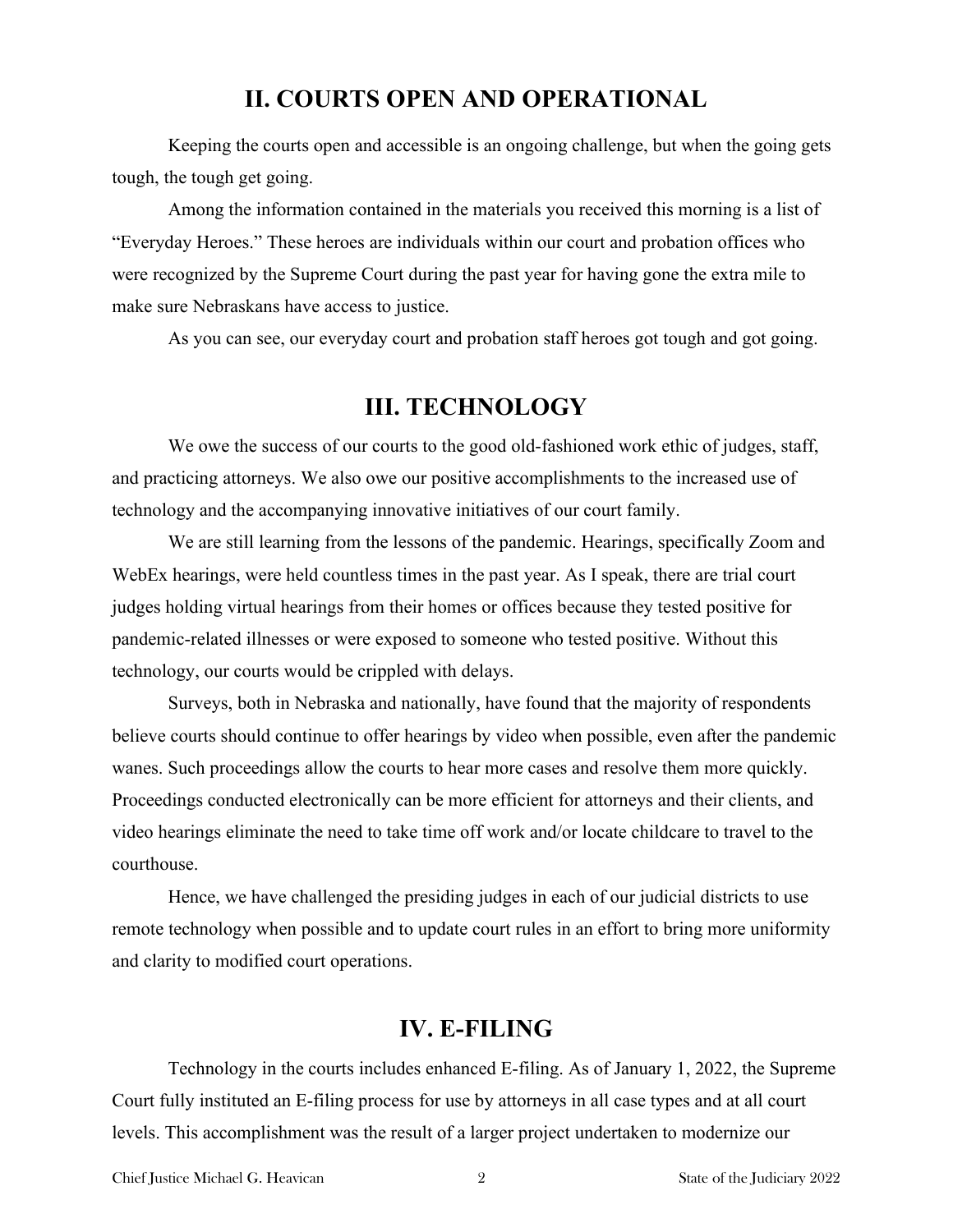Supreme Court rules to reflect and reinforce the use of technology as a foundation for efficient and transparent court processes.

With some exceptions for self-represented litigants and external third parties, our integrated E-filing system allows all documents to be delivered to the courts in electronic form - something that less than 5 years ago would have involved the printing, filing, copying, and mailing of court documents. Thanks to technology, those acts are now redundant and obsolete.

# **V. COURTROOM TECHNOLOGY**

Another way we are ensuring access to justice through technology is by helping counties across the State upgrade their courtrooms. By law, counties are required to maintain Nebraska's courthouses, many of them historic, which traditionally included the installation of audio-visual systems in courtrooms.

As noted, the pandemic has fast-tracked the adoption of remote hearings. It has shown us that both the judiciary and the public can benefit in cost and time savings. The Supreme Court wants to sustain this momentum and give our judges the ability to leverage high-quality video in their courtrooms in whatever fashion they deem appropriate. These upgrades will enable courts to conduct high-tech proceedings without putting an additional cost burden on the counties.

On-site visits by technology experts began in the fall of 2021. These county-by-county visits allow experts to talk with judges and county officials to assess their courtroom needs. We then create individualized plans to meet the Supreme Court's best practice standards by replacing or enhancing technology already installed in courtrooms.

Likewise, the Judicial Branch wholeheartedly supports the expansion of high-speed internet broadband. Without a strong broadband infrastructure, our rural court users are unable to access the resources we are working so hard provide.

## **VI. STAFF SHORTAGES**

One of the effects of the pandemic is ongoing Judicial Branch staffing shortages across the State. Similar to the Executive Branch, we have had to implement hiring and retention bonuses for all of our court and probation offices.

At the end of December 2021, out of 614 available staff positions in our county courts, there were 57 job openings. Out of 944 available staff positions in probation, there were 99 job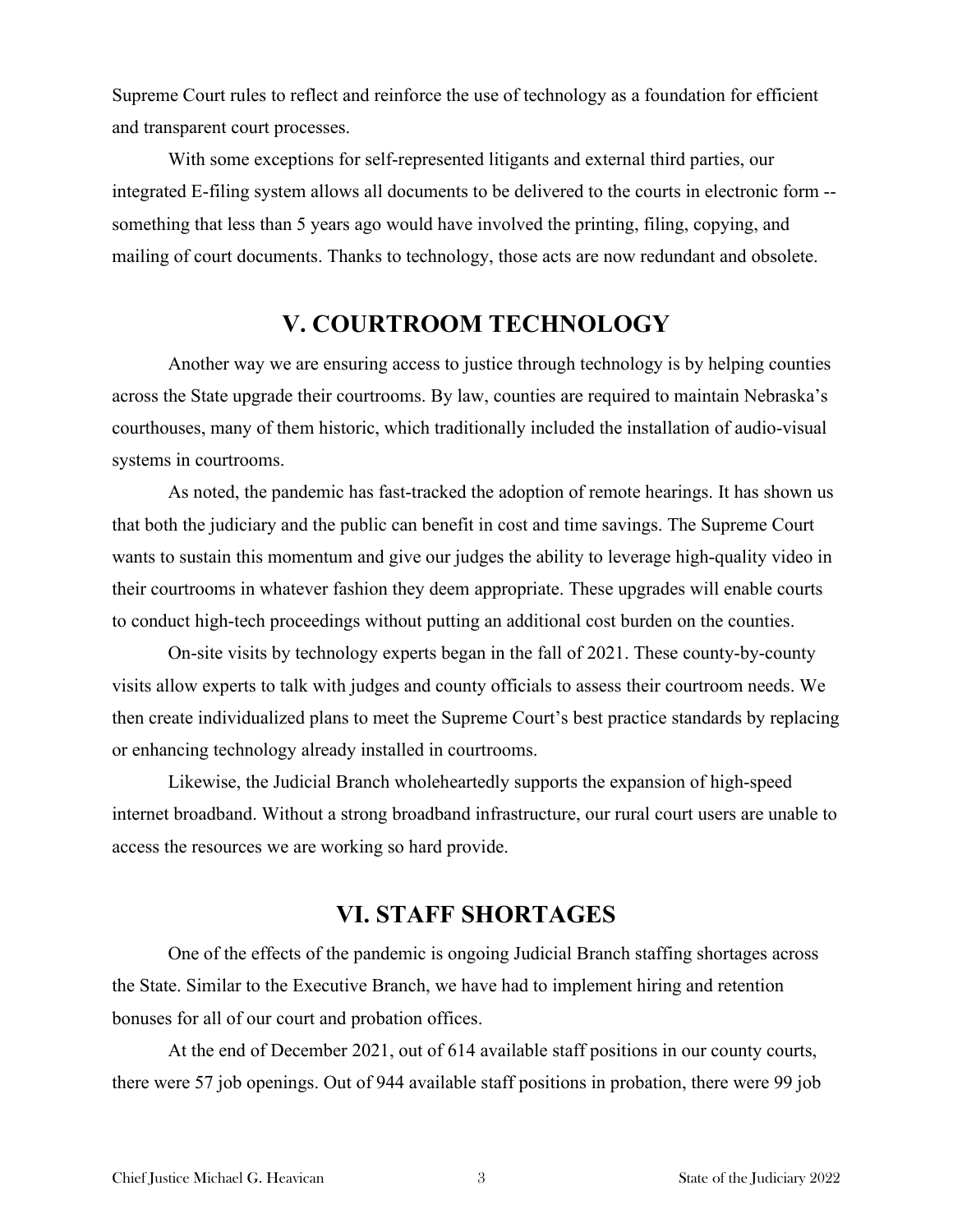openings. The majority of these vacancies come from Lancaster and Douglas Counties. Of these shortages, there are currently 21 job openings for probation officers in Douglas County alone.

However, even the one or two employee vacancies we have in Lexington, Wilber, Dakota City, Gering, or Madison, make a big difference when it comes to supervising a caseload or maintaining accessibility to the courts.

Retaining highly skilled and competent employees remains a priority for the Judicial Branch, as does fair and comparable pay. We have engaged with the National Center for State Courts on a workload and salary assessment study for the courts, which will be followed by a comprehensive salary study for probation.

Our county and district court judges have repeatedly pleaded for staff salary increases in order to retain long-time, trusted employees and maintain normalcy in their courts. Accordingly, we will be asking this body for an upward adjustment to our personnel spending limit.

I remind you again of the good work our court family is doing to keep the courts open statewide, to mitigate a speedy trial crisis, to defuse an eviction crisis, and to make sure access to justice is available to all Nebraskans.

## **VII. ACCESS TO JUSTICE COMMISSION**

With those goals in mind, I report on our Access to Justice Commission.

The Access to Justice Commission is in the final phase of developing a comprehensive 5 year strategic plan. This plan centers around core principles, with particular emphasis on court users who do not have legal representation. The principles provide that all court users:

- Should have access to understandable legal information;
- Should have access to legal representation and advice;
- Should have equal access to court services and full participation in the judicial process, regardless of income, race, ethnicity, gender, age, ability, language, religion, or geography; and
- Should have their cases resolved fairly and efficiently.

## **LANGUAGE ACCESS PROGRAM**

Access to justice also includes language access. In Fiscal Year 2021, interpreters for 25 different languages were employed across the State to provide language access in each of Nebraska's 12 Judicial Districts. Interpreters are involved in everything from problem-solving court participation to adoptions and proceedings in serious felony cases.

Chief Justice Michael G. Heavican 4 3 State of the Judiciary 2022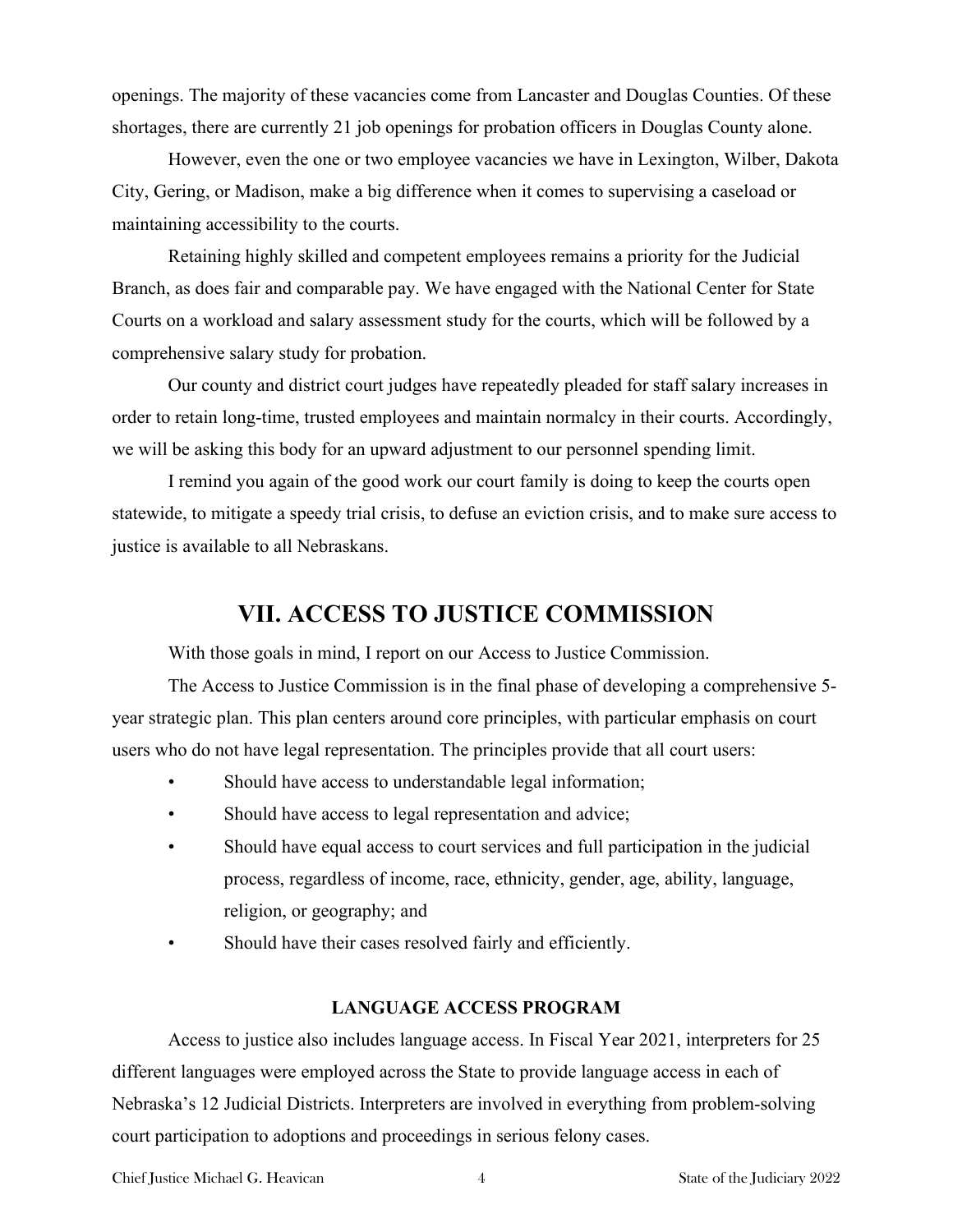Again this year, the most commonly interpreted language is Spanish. We also used interpreters for such unique languages as Ewe, Kunama, and Nepali. In another first for Nebraska's courts, an interpreter for the Afrikaans language was required for a criminal case in North Platte.

# **VIII. OFFICE OF PUBLIC GUARDIAN**

I turn now to our Office of Public Guardian. As you can see in its annual report for 2021, the Office of Public Guardian has two main missions: serving as court-appointed guardians and/or conservators of last resort, and providing mandatory education, and certification of that education, for all of Nebraska's private and family guardians.

#### **GUARDIAN SERVICES**

Our public guardians are available for pandemic-related decisions every day -- 24 hours a day seven days a week. This past year, 137 wards tested positive for COVID, necessitating intensive oversight and medical decision-making to ensure the health of our wards and protect their lives. Since the pandemic's beginning, 25 of these wards have required hospitalization. Sadly, nine individuals served by the Office have died of COVID.

The annual report contains a few select stories about clients. In one story, reported in the Omaha World Herald, our guardian relentlessly advocated for medical care for a client whose caregivers refused to enter his home after he tested positive for COVID.

Please read this story, as well as other stories in the Public Guardian's report, to better understand the necessity of our guardianship services.

The Office of Public Guardian has a waiting list for vulnerable adults in need of its services. However, due to budget constraints, for the third year in a row it was able to accept fewer than 25 new appointments out of the hundreds of incapacitated individuals in need of guardian/conservator services.

## **EDUCATION SERVICES**

The Office of Public Guardian assists Nebraskans who are serving as private and family guardians. Last year, it pioneered an online option for the mandatory education and certification of guardians. As a result, approximately 2,500 individuals were able to utilize online education during the onset of the pandemic. In 2022, it will develop specialized online education for guardians of minors and children from the child welfare system, which comprise over 30% of individuals certified as guardians in Nebraska.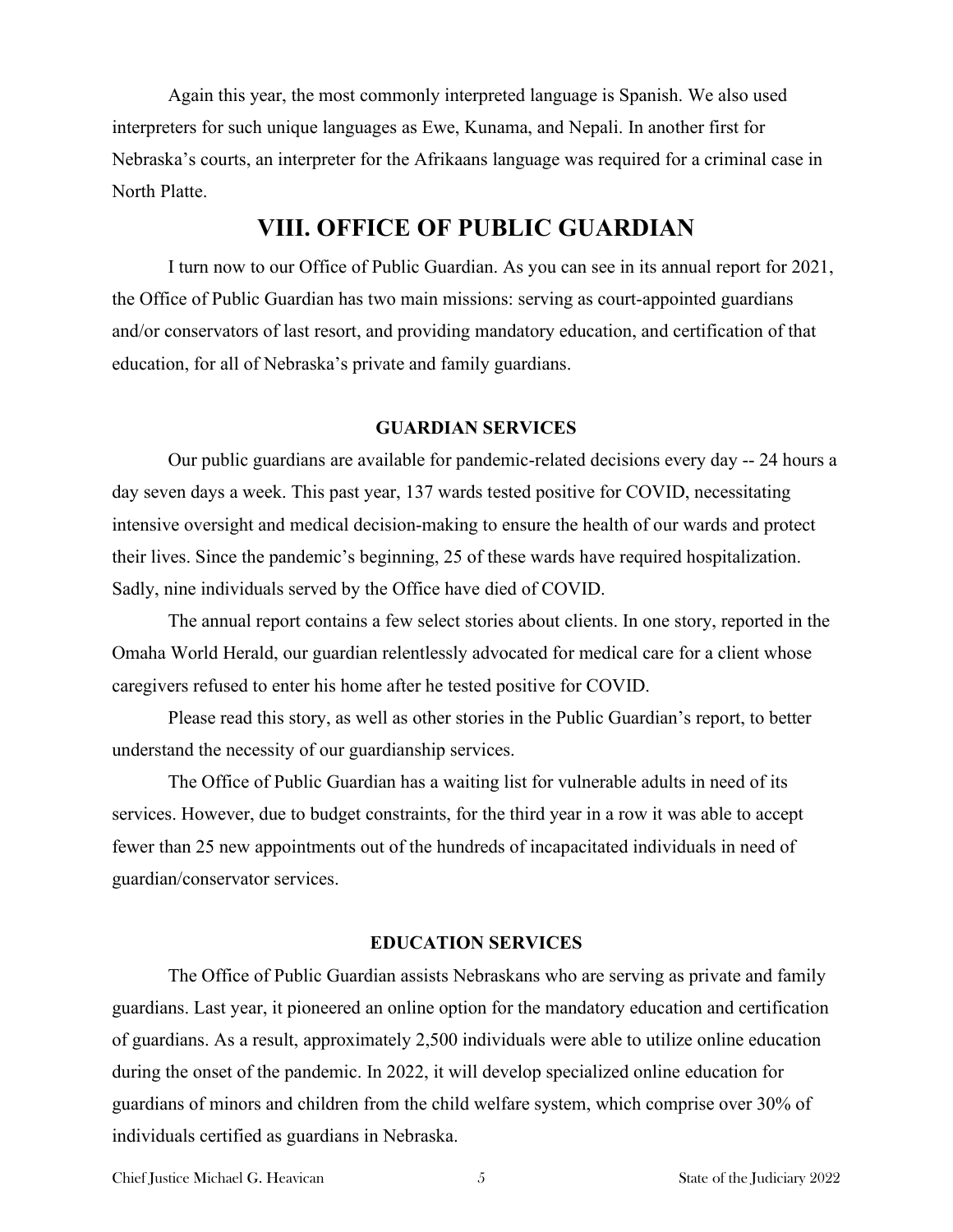# **IX. JUVENILE JUSTICE**

Turning to juvenile probation and juvenile justice, I will emphasize four ongoing initiatives.

### **SYSTEM REVIEW**

First, Nebraska has been awarded a 3-year grant to conduct a statewide juvenile justice system review. The assessment begins by an examination of the system's strengths, as well a review of areas that need improvement. This focus helps prioritize recommendations for further development and implementation.

The four priority improvement areas include family engagement, positive youth development, simplification of probation court orders, and reduction in detention.

## **NEBRASKA'S JUVENILE DETENTION ALTERNATIVES INITIATIVE**

Second, this year marked the 10th Anniversary of Nebraska's Juvenile Detention Alternatives Initiative, which we call JDAI. JDAI is a collaborative process involving courts, prosecutors, public defenders, law enforcement officers, elected officials, community volunteers, and others. The goals of JDAI are to:

- Decrease the number of youth who are unnecessarily or inappropriately detained;
- Reduce the number of youth who fail to appear in court or who re-offend pending adjudication;
- Redirect public funds towards effective juvenile justice strategies;
- Reduce disproportionate minority confinement and contact with the juvenile justice system; and
- Improve the juvenile justice system overall.

Douglas County became the first Nebraska JDAI site in 2011. Since that time, JDAI has expanded its services to Sarpy, Otoe, and Lancaster Counties. Hall County became Nebraska's fifth site this past year. JDAI has reduced juvenile detention populations by over 50% statewide.

### **JUVENILE PROBATION REENTRY UNIT**

Third, juvenile probation also enhanced its reentry unit, which supports youth committed to rehabilitation and treatment centers. The reentry unit is comprised of a coordinator and four probation officers assigned to specific youth treatment and rehabilitation facilities across the State, including locations in Kearney, Hastings, and Lincoln.

Chief Justice Michael G. Heavican 6 6 6 8 State of the Judiciary 2022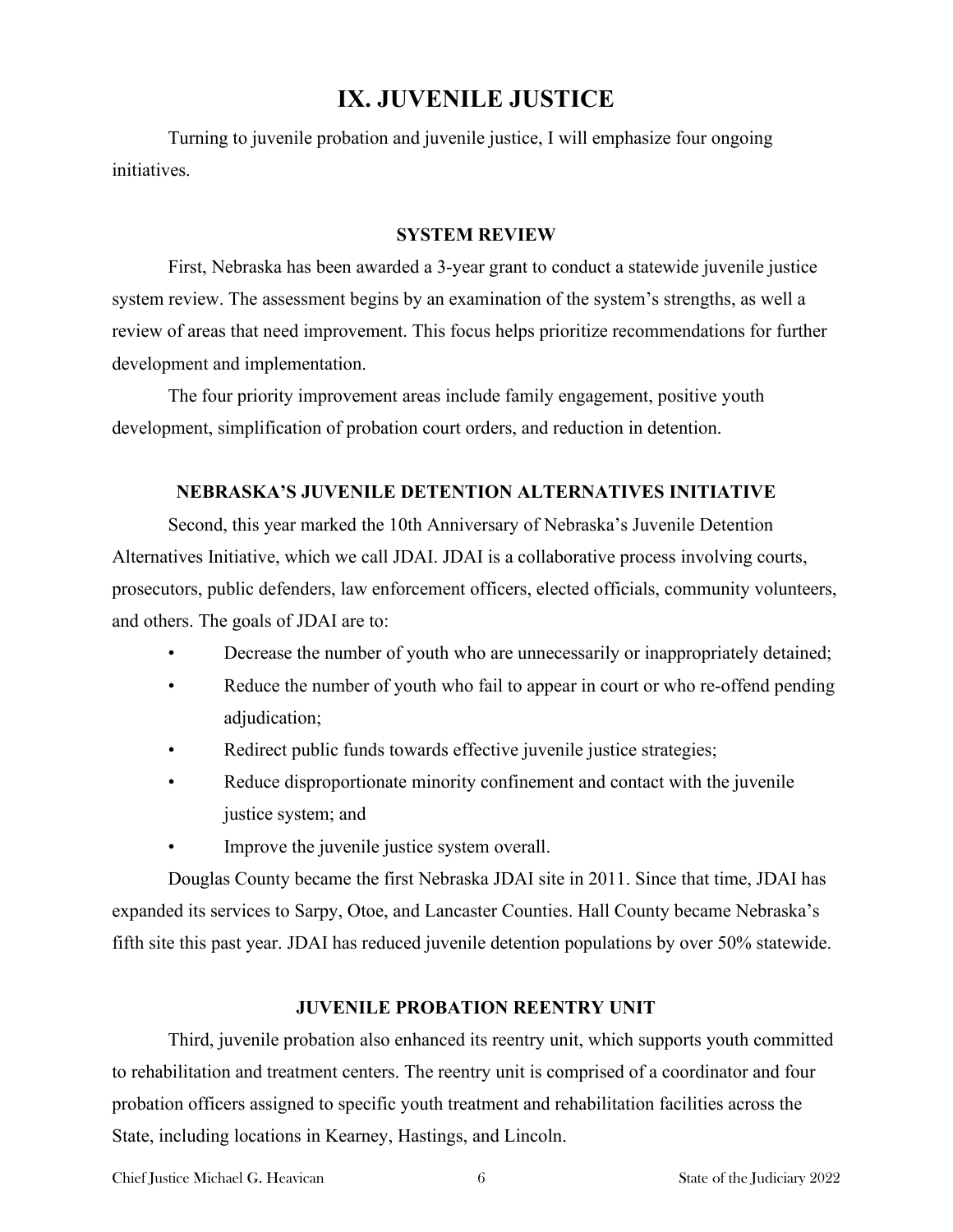The enhanced structure of the reentry unit aims to provide intensive case staffing, ongoing support and engagement with institutionalized youth, and aid in the development of stronger community transition plans. Such programs help reduce our juvenile justice recidivism rate which, for the second year, remains at an all-time low of 19%.

## **OFFICE OF DISPUTE RESOLUTION**

Fourth, we have concluded an evaluation of our statewide restorative justice initiative, which requires juvenile law violators to meet with the victims of their crimes. The data analysis shows that the recidivism rate for youth who participated in this restorative justice process was only 11.3%, compared to the 19% rate noted above for those youth that did not participate.

With these positive results, the Office of Dispute Resolution is working with mediation centers across the State to expand the number of restorative justice programs available to youth. That office is also partnering with the University of Nebraska-Omaha and the University of Nebraska-Lincoln for further program evaluation and research to understand the perspectives of interested parties related to restorative justice. This work will be completed with the support of a 3-year \$1 million Office of Juvenile Justice and Delinquency Prevention System Reform Grant. Nebraska was one of only seven states selected as a grant recipient.

## **X. ADULT PROBATION**

#### **BEHAVIORAL HEALTH SERVICES**

I turn now to adult probation, which of course is part of Nebraska's judicial branch. Adult probation is our State's main alternative to incarceration. On average, over 80% of individuals involved in the criminal justice system have substance abuse or mental health issues -- or both. Hence, this past year we have emphasized improving our mental health and substance abuse treatment services by upgrading our training and technical assistance for probation field officers in all 93 of Nebraska's counties.

### **QUALITY ASSURANCE**

Quality assurance of behavioral health services is also an ongoing priority. Probation has been assessing the quality of substance abuse evaluations completed by service providers registered with the Judicial Branch.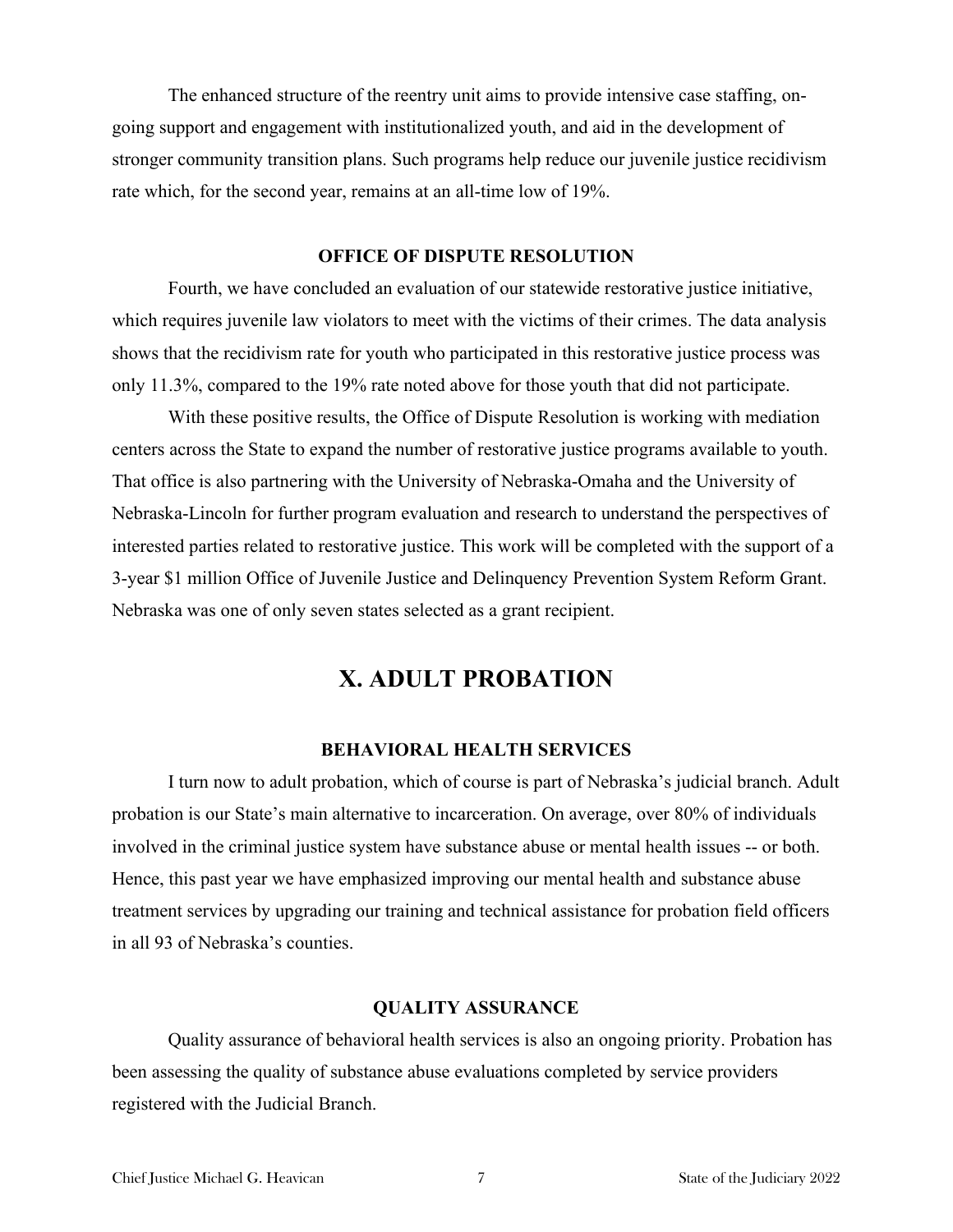Through our quality assurance program, behavioral health services will become more effective and further contribute to the reduction of recidivism. Our recidivism rate currently sits at an impressive 18% for adults under supervision.

Adult probation supervision costs taxpayers just over \$2,000 per person per year, which includes the cost of treatment. Intensive supervision of high-risk probationers costs taxpayers just over \$4,000 per person per year. Problem-solving courts, which provide even more supervision, cost about \$4,500 per person per year. These figures compare dramatically and favorably to the cost of incarceration, which is approximately \$41,000 per person per year.

# **XI. PROBLEM-SOLVING COURTS**

I take this opportunity to thank this body for its support of our problem-solving courts. Similar to probation, the goal of problem-solving courts is to divert criminal offenders from our prisons and jails by offering intense community supervision and rehabilitation. Judges are directly involved in this process. Please note the materials included in your packet memorializing the first drug court graduation in Nemaha County.

Our problem-solving courts are finding new and innovative ways to effectively supervise Nebraska's specialized court participants. Nebraska has seven problem-solving court models, which include drug courts, family drug courts, a young adult court, DUI courts, a mental health court, reentry courts, and veterans treatment courts. I will spotlight several of these problemsolving courts, beginning with the veteran's treatment courts.

## **VETERANS TREATMENT COURTS**

Nebraska's first Veterans Treatment Court started in Douglas County in 2016. Due to its success, similar courts are now operating in Lancaster, Hall, Buffalo, and Adams Counties. Recently, the Lancaster County Veterans Treatment Court and Adult Drug Court were both selected as model courts for other courts around the country to emulate. Several of Nebraska's problem-solving court coordinators have also been recruited and selected as trainers by the National Drug Court Institute.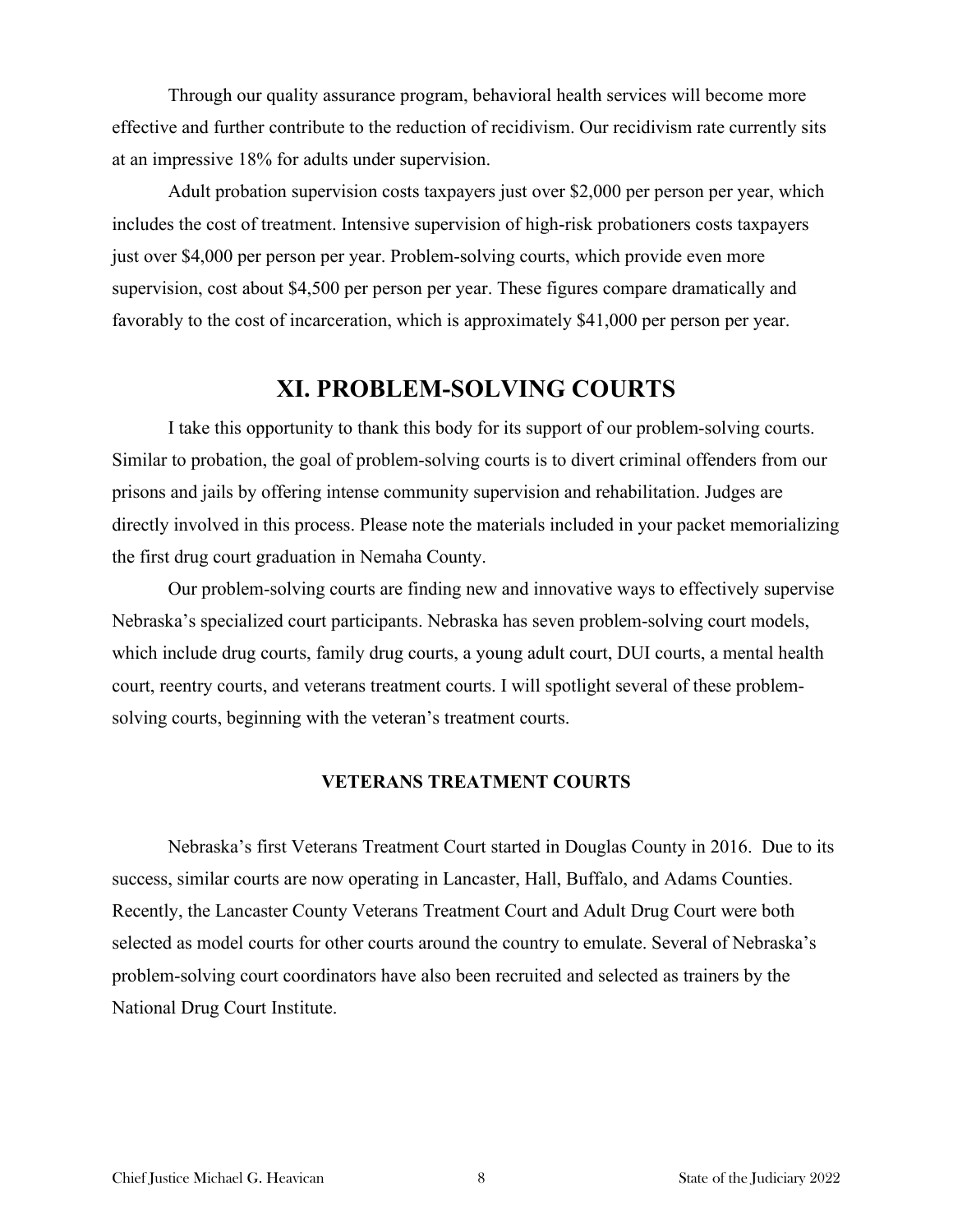#### **YOUNG ADULT COURT AND MENTAL HEALTH COURT**

The Young Adult Court in Douglas County provides sentencing alternatives for those between the ages of 18 and 26 who have been charged with a felony offense. In 2021, this specialized court expanded its capacity to include even more young adults.

In Sarpy County, we established Nebraska's first mental health court. This problemsolving court emphasizes a structured alternative program for chronically mentally ill individuals charged with serious criminal offenses.

# **XII. EVERYDAY HEROES**

I began this presentation by saluting our everyday court heroes who got going when the going got tough. I close with one more example of the court family's good work.

While all of us have faced challenges posed by the pandemic, some members of our communities have faced more challenges than others. As you glance at the materials provided to you today, you may notice photos that appear to be out of place. They are not.

Often, the obstacles faced by individuals in our court system go beyond addiction, mental illness, or the ability to care for themselves. Sometimes the obstacles come in the form of the inability to obtain basic provisions such as food and shelter.

The extra photos in your material packets show the collective efforts of court and probation offices that have gone above and beyond their calls of duty to help our court users. Examples include food baskets delivered at Thanksgiving; a bassinet provided to a single mother; and a clothes closet available in a probation office so that individuals can be appropriately dressed for job interviews.

Thanks again to those everyday court heroes.

# **XIII. CONCLUSION**

And thanks again to the members of this Legislature for the support you have given to our Nebraska Court System. With that support, our everyday court heroes can fulfill our constitutional mandate that the Courts remain open, even in the face of a pandemic.

The support of this body, the Governor, and Nebraska's 2 million citizens reinvigorates Nebraska's court family to continue serving Nebraska by combining Midwest work ethic and innovative ways to provide access to justice for all Nebraskans.

Thank you.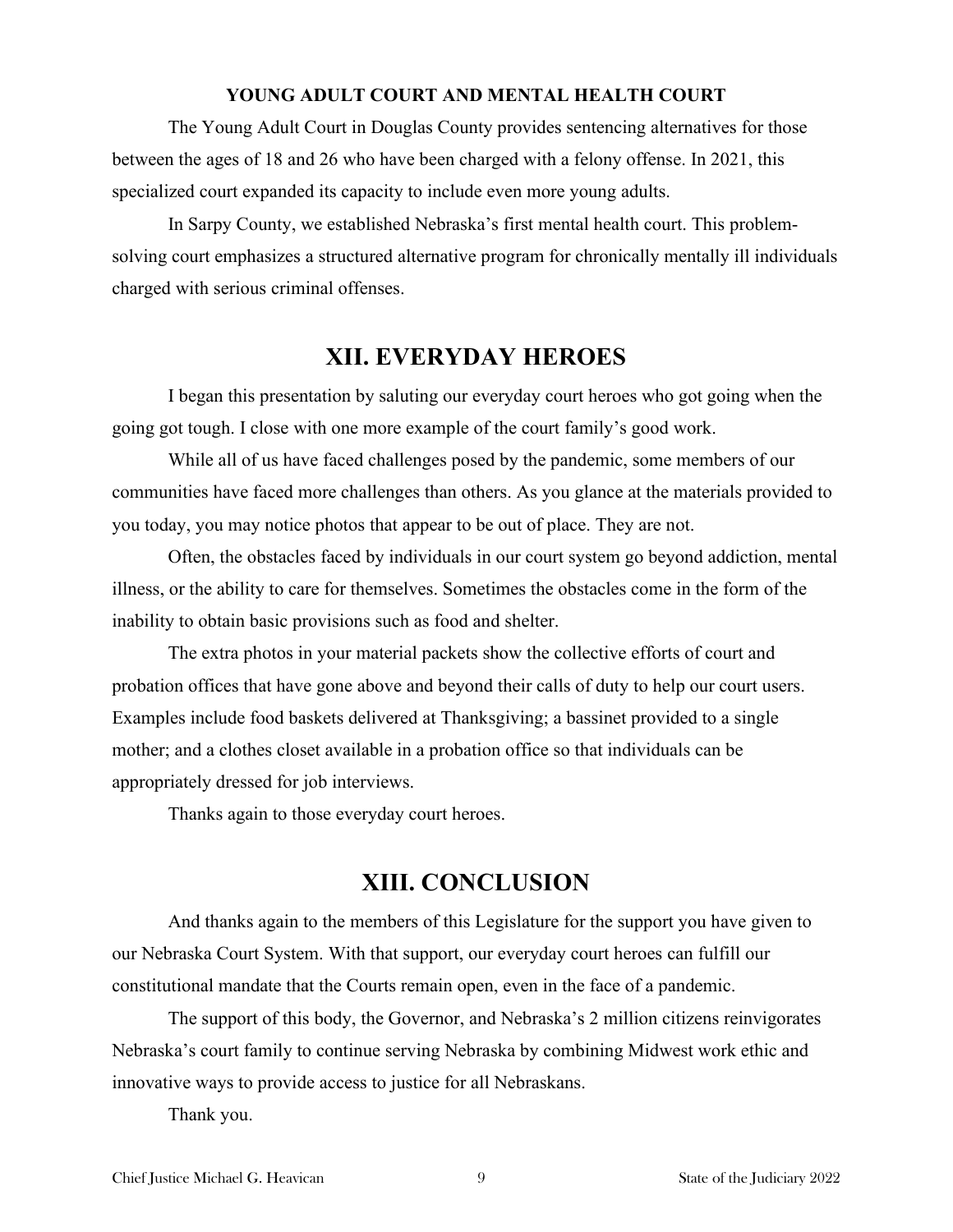*Front cover photo: 2021 Capitol Commemorative Ornament*

*As Nebraska prepared to build a new State Capitol in 1921, a commission was appointed to create a new state insignia or seal. Nebraska Capitol Architect Bertram G. Goodhue submitted a*  design for a new state seal which was accepted by the commission. The legislature had not *adopted the presumed new seal when construction of the new Capitol began in 1922. A confident Goodhue included his seal, in modified variations, in each branch of government's chambers, including the front façade of the Capitol, the Speaker's Niche of the East Legislative Chamber, the railing of the State Law Library Reading Room, and above the bench in the Supreme Court Chamber. These four variations of Goodhue's design were created by Capitol sculptor Lee Lawrie. Though ultimately not adopted, Goodhue's seal has been used by the Judicial and Legislative branches of Nebraska's government.*

*The 2021 Capitol Commemorative Ornament replicates the design carved in limestone above the bench of Nebraska's Supreme Court. This design includes a bison head, symbol of the prairie, three law books, the helmet and shield symbolizing the protection the law provides, and the Roman fasces signifying the power of the law. The balanced scale of justice represents Nebraska's state motto in the ribbon at the bottom intertwined with Goldenrod, the state flower. The version in the Court is the only one in color and includes heraldic ribbons.*